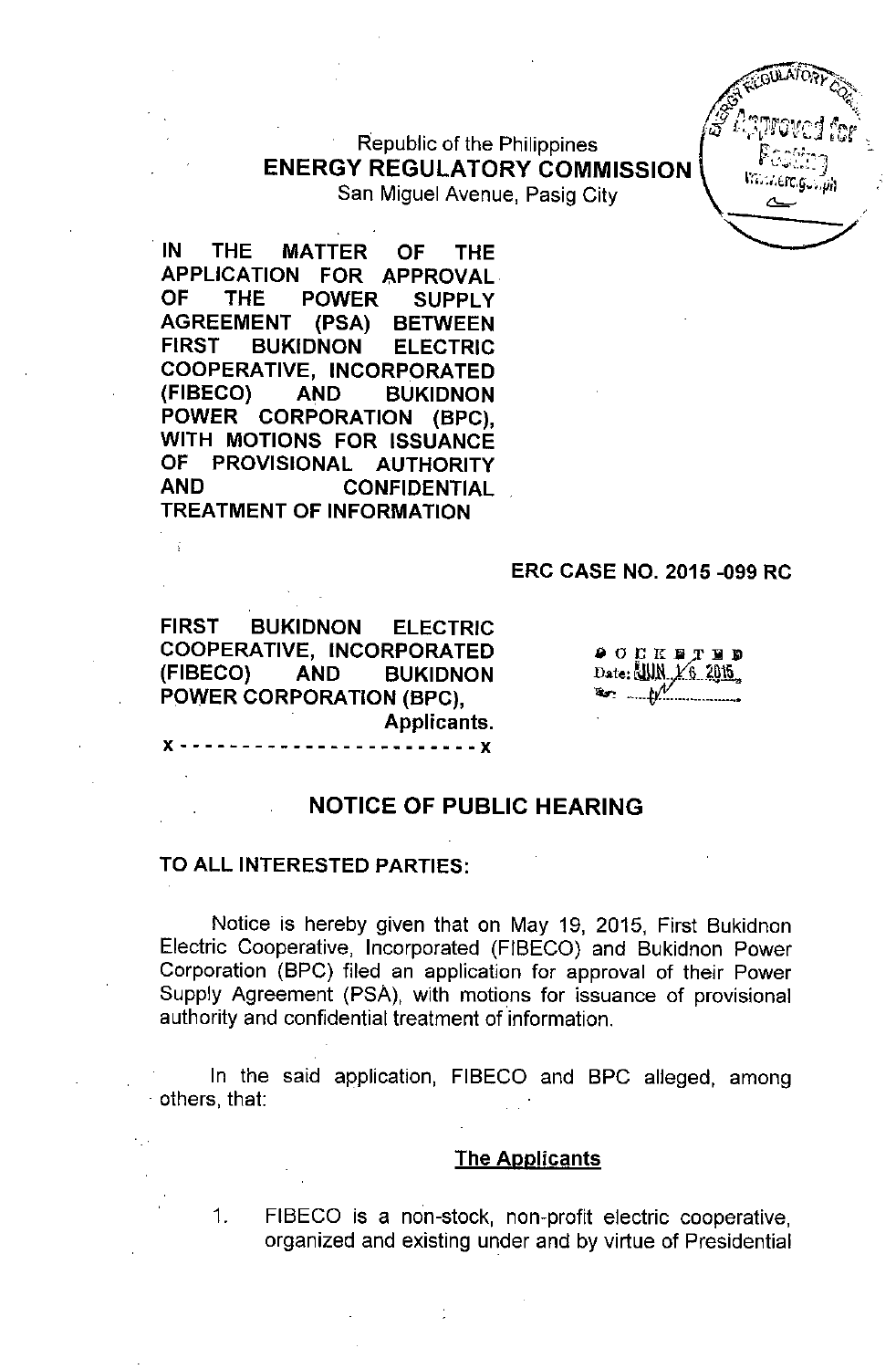### ERC Case No. 2015-099 RC NOTICE OF PUBLIC HEARING/June 15, 2015 Page 2 of 13

Decree No. 269, as amended, otherwise known as the National Electrification Administration (NEA) Decree, with principal office address at Anahawon, Maramag, Bukidnon. It operates an electric light and power distribution service in the Municipalities of Don Carlos, Kalilangan, Kibawe, Kitaotao, Maramag, Pangantucan, San Fernando, Quezon, Dangcagan, Damulog, Kadingilan, and the City of Valencia, all in the Province of Bukidnon, and the Municipality of Wao in the Province of Lanao del Sur. Copies of its Certificate of Franchise, and Articles of Incorporation and By-Laws are attached to the application;

2. BPC is a stock corporation duly organized and existing under the laws of the Republic of the Philippines with principal address at National Highway, Barangay Barandias, Municipality of Pangantucan, Province of Bukidnon. Copies of its Certificate of Registration, Articles of Incorporation, By-Laws and latest General Information Sheet (GIS) are, likewise, attached to the application;

It is joining FIBECO as co-applicant in this case for approval of the terms and conditions provided in their PSA;

### Nature of the Application

3. Pursuant to Rule 20 (B) of the Commission's Rules of Practice and Procedure (ERC Rules), and other pertinent rules and regulations, this application is being submitted to the Commission for its due consideration and approval of their PSA. A copy of the said PSA is attached to the application;

### Statement of the Facts

4. FIBECO currently sources the bulk of its electricity requirements from the Power Sector Assets and Liabilities Management Corporation (PSALM) and the remainder from King Energy Generation, Incorporated (KEGI) and Crystal Sugar Company, Incorporated (CSCI);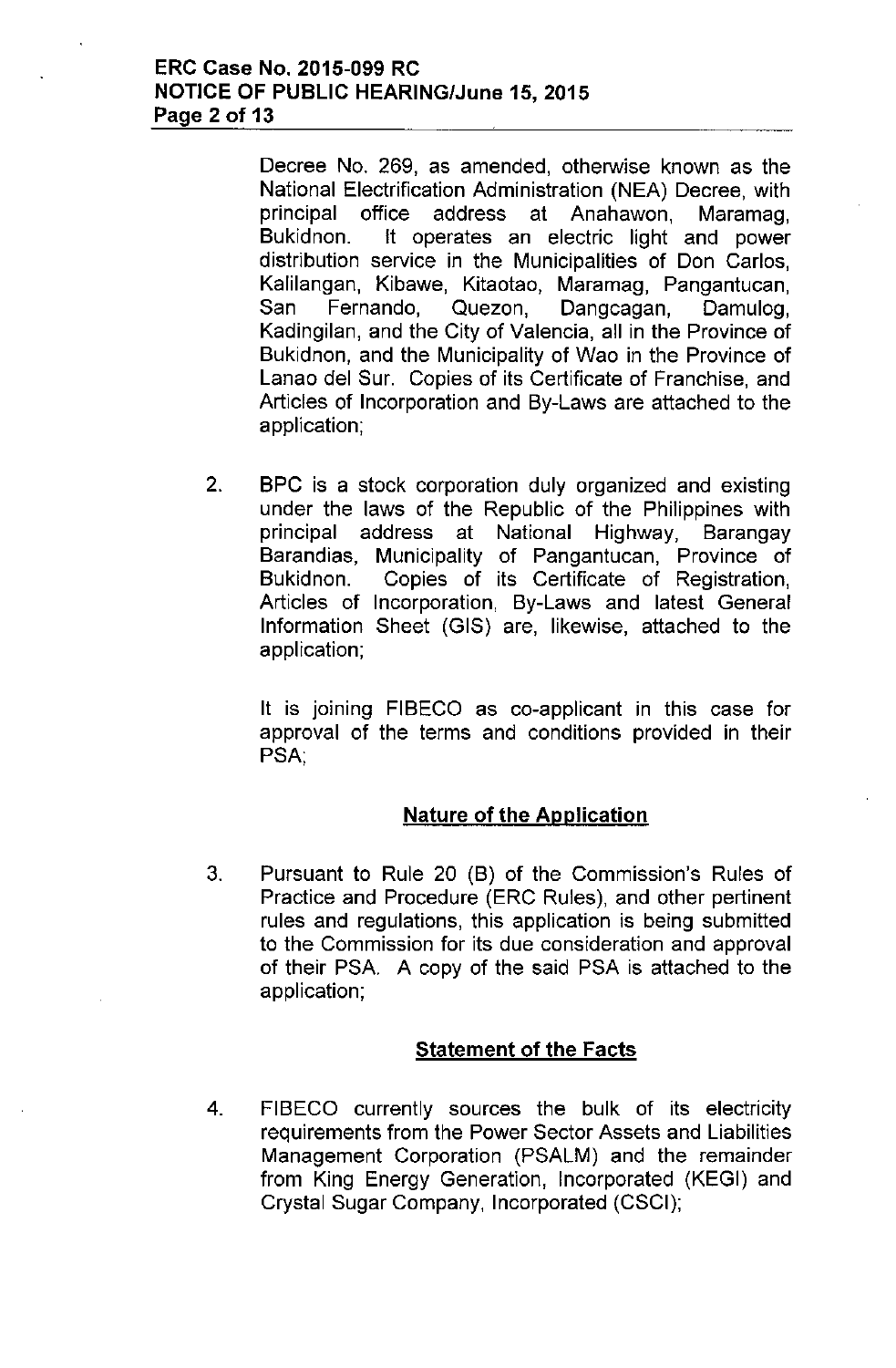### ERC Case No. 2015-099 RC NOTICE OF PUBLIC HEARING/June 15, 2015 Page 3 of 13

- 4.1 On August 26, 2005, PSALM and FIBECO executed a Contract for the Supply of Electric Energy (CSEE) to be in force for a period of ten (10) years. The said CSEE will expire on August 26, 2015. PSALM has also confirmed that it has insufficient capacity to supply the additional power requirements of the Mindanao distribution utilities beyond the contracted energy and equivalent demand in its existing CSEEs; and
- 4.2 To avoid power curtailment, FIBECO entered into: (a) a PSA with KEGI for 3 MW for a term of ten (10) years from 2011-2021; and (b) a non-firm power supply agreement with CSCI for an average power of 4 MW from September 6, 2010 until such time that CSCl's facility becomes a Feed-In Tariff (FIT) eligible renewable energy plant;
- 5. FIBECO's load requirement at present is, on average, 31.54 MW on a monthly basis. With 24.3 MW supplied under the PSALM CSEE and the PSAs with KEGI and CSCI providing the remaining demand, it currently has a supply deficiency of 2 MW to 5 MW on a monthly basis resulting in rotating brown-outs in its franchise area. This deficiency in supply persists in the entire Island of Mindanao and has been recognized by the Department of Energy (DOE), prompting the latter to issue various Department Circulars to address the critical supply situation in Mindanao including DC2010-03-0003 and DC2012-03-0004 which call for distribution utilities to ensure that the power requirements within their franchise areas are adequately covered by supply contracts;
- 6. In addition to the supply deficiency to meet the current demand in FIBECO's franchise area, the energy requirement of its member-consumers is expected to increase in the next few years as demonstrated by its Actual and Forecasted Load Data and Distribution Development Plan (DDPC), copies of which are, likewise, attached to the application;
- 7. The expiration of the PSALM CSEE in 2015 coupled with the projected increase in FIBECO's energy requirements are expected to intensify this existing shortage of the energy available to its member-consumers;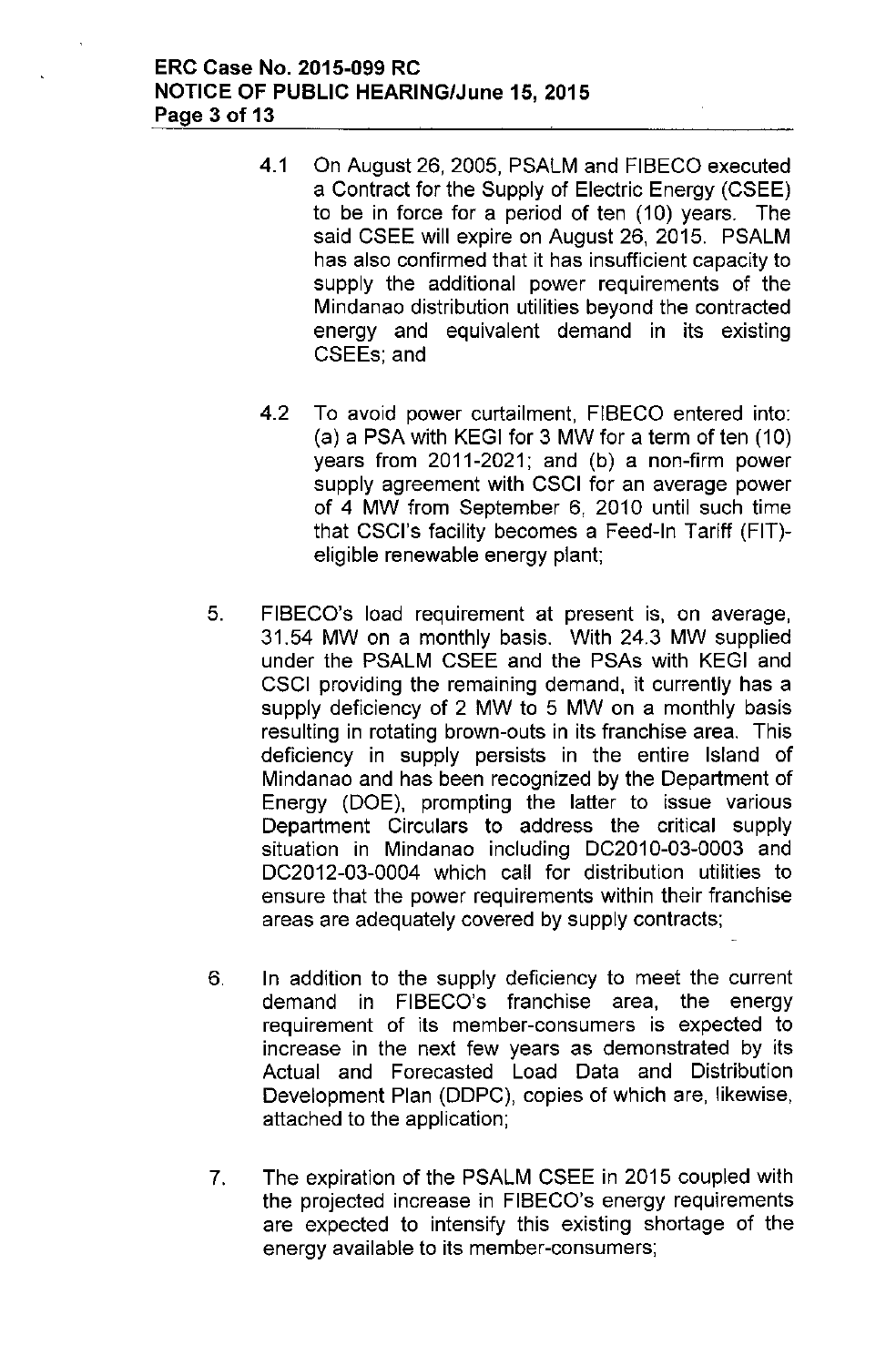- 8. The current power crisis in Mindanao underscores the need for FIBECO to enter into a bilateral agreement with generation companies with other sources of power to augment its supply;
- 9. Cognizant of the impending shortfall, by 2010 FIBECO began searching for additional sources of power and had discussions with various generation companies. Thus sometime in 2014, they began exploratory discussions on the possibility of BPC addressing FIBECO's energy shortage;
- 10. By late 2014, and after BPC had secured its Environmental Compliance Certificate (ECC) from the Department of Environment and Natural Resources (DENR), FIBECO finalized its negotiations with the former for the execution of their PSA;
- 11. The execution of the said PSA is attractive to FIBECO for the following reasons:
	- 11.1 BPC is committed to construct a 4.8 MW Diesel/Bunker Fuel Power Plant located in the Municipality of Pangantucan, Bukidnon (Facility);
	- 11.2 The Facility will address the impending energy shortage faced by FIBECO and its franchise area brought about by the nearing expiration of the PSALM CSEE and the expected increase in the energy requirements of its member-consumers; and
	- 11.3 BPC has committed to build the Facility in the shortest possible period and, in fact, has already ordered the two (2) diesel engine generators from its supplier;
- 12. On October 16, 2014, they signed and executed the PSA subject of the instant application. A copy of the Board Resolution attesting to the authority of FIBECO and its authorized representatives to enter into the PSA with BPC is attached to the application;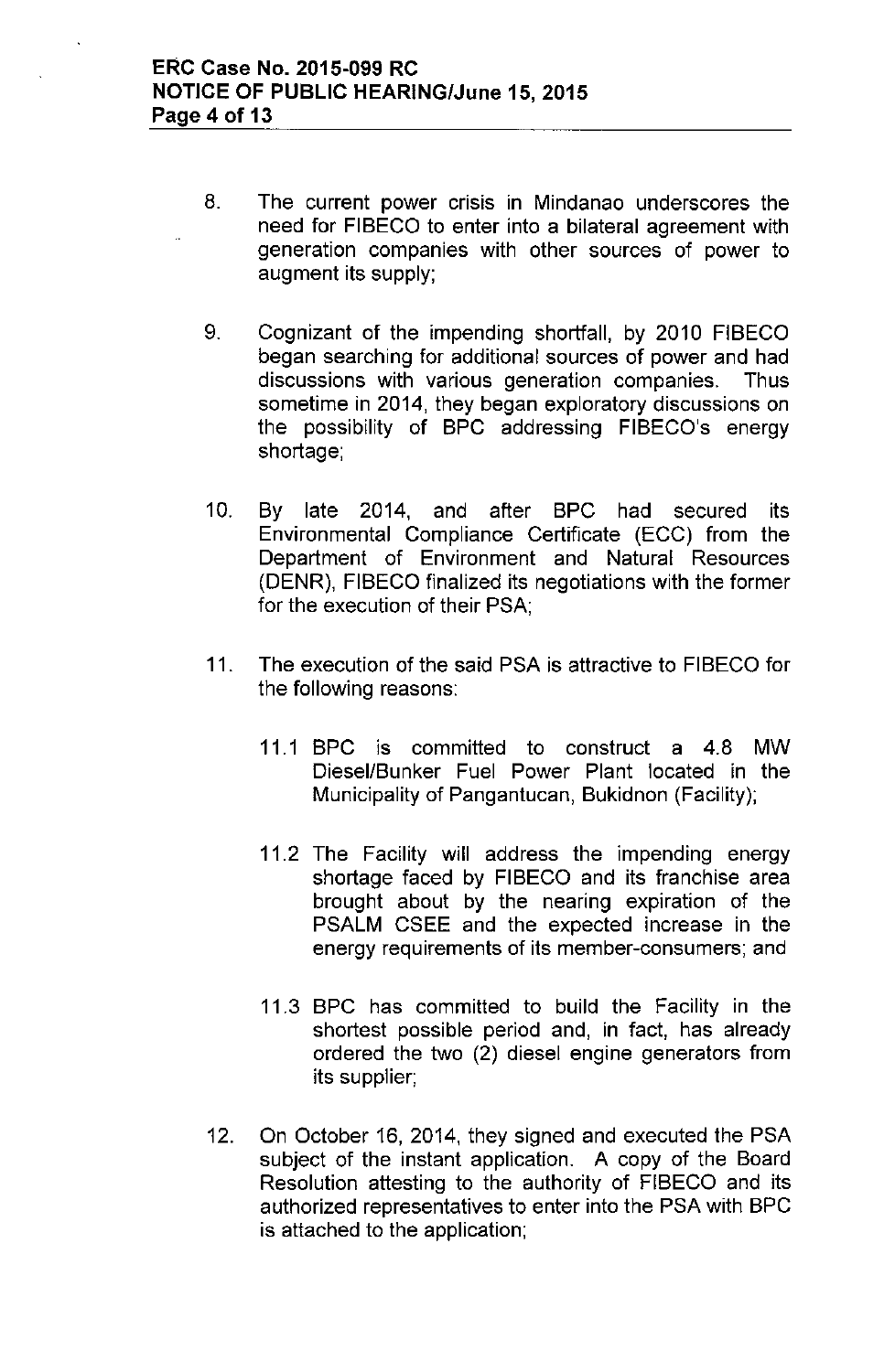# **Abstract of the PSA and Other Relevant Information**

- 13. **In** order to supply power to FIBECO under the PSA, BPC shall construct, own, operate, manage and maintain a 4.8 MW Diesel/Bunker Fuel Power Plant;
- 14. **Salient Features of the PSA.** Their PSA contains the following salient terms and conditions:
	- 14.1 **Term.** The PSA has a term or contract period of fifteen (15) years commencing from Closing Date, renewable for another fifteen (15) years, upon mutual agreement of the parties. The term shall, likewise, be extended, day for day, for the duration of any Force Majeure Event;
		- 14.1.1 The Closing Date shall be on March 15, 2015 or on such date after March 152015, as may be provided by BPC under the pertinent terms of the PSA, when all of the following conditions precedent have been achieved: (a) receipt by BPC of a certificate executed by the corporate secretary of FIBECO attesting that the Board of Directors of FIBECO has adopted resolutions: (i) authorizing FIBECO to execute, enter into, deliver the PSA and the performance of its obligations thereunder; and (ii) designating the person authorized to execute the PSA on behalf of FIBECO; (b) FIBECO's submission of the Security Deposit to BPC; (c) receipt by BPC of all permits, license, and other requirements necessary for the operation of the Facility; (d) approval by the Commission of the PSA, including the pricing structure set out therein with the grant of any provisional authority being considered as satisfaction of this condition; and issuance by the Commission of a Certificate of Compliance (COC) in favour of BPC; and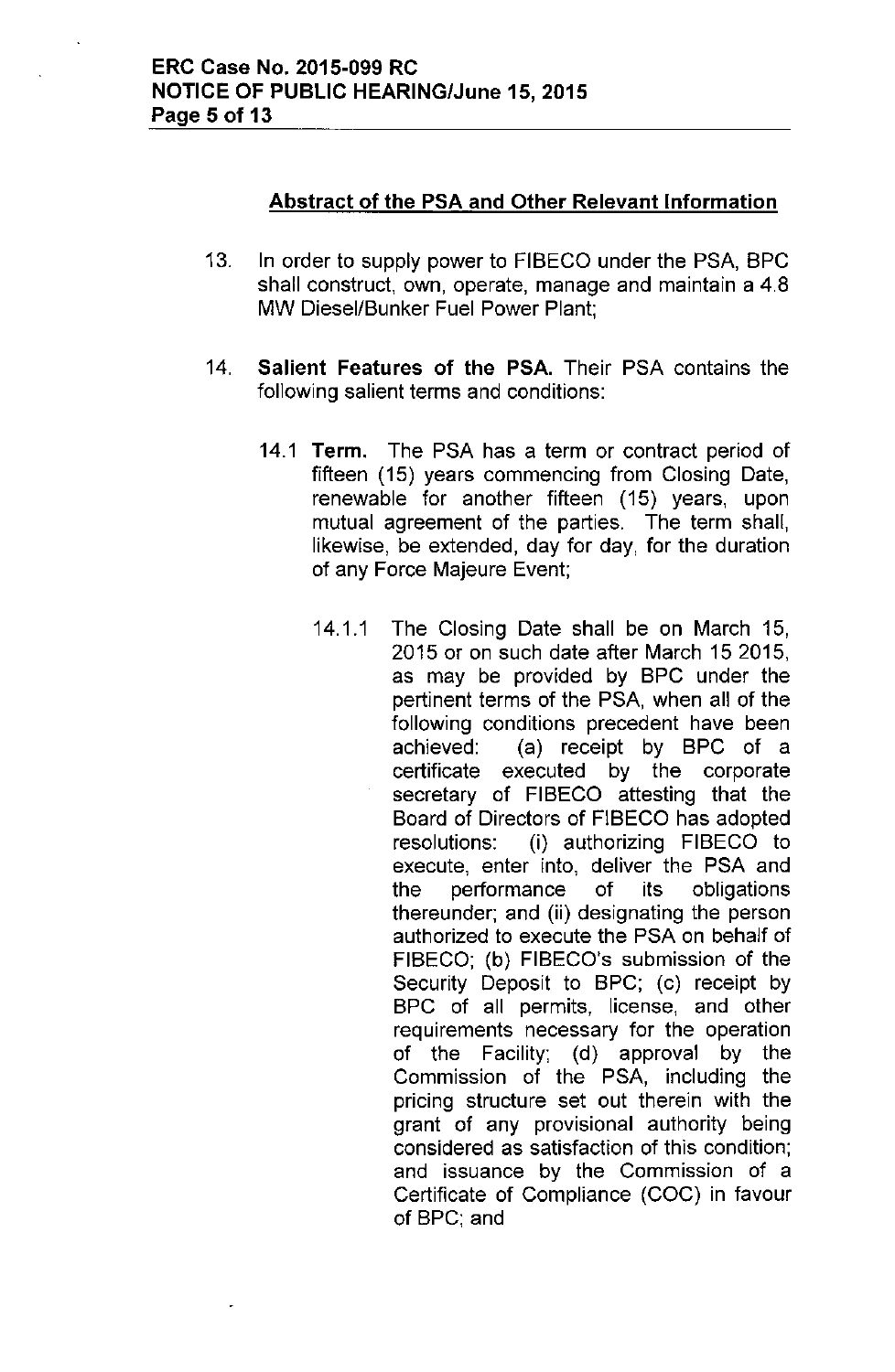- 14.1.2 All of such conditions precedent have either been achieved or are **in** the process of being finalized except for the provisional or final approval by the Commission of the PSA:
- 14.2 **Contract Energy.** BPC offers all electricity generated exclusively to FIBECO and the latter shall take and pay for all electricity generated by the Facility. The said Facility is expected to produce **up** to 4400 kW; and
- 14.3 **Commercial Operations.** During the term of the PSA, fees **for** each Billing Period shall be calculated using a fixed rate as indicated below. The Contract Energy Fee (CEF) for every month is projected to be PhP5,4834/kWh subject to the escalation factors:

14.3.1 **Electricity Rates.**

| Capacity Fee (CF)            | $=$ PhP675/kW/month |
|------------------------------|---------------------|
| Fixed O&M (FOM)              | $= PhP287/kW/month$ |
| <b>Billing Capacity (BC)</b> | $= 4,400$ kW        |

### 14.3.2 **Contract Energy Fee per Month.**

### **CEF = CFxBC+(FOMxIFfxBC)+(VOMxIFvxED)+(FLxED)**

Where:

| <b>BC</b>  | $=$ Billing Capacity                    |
|------------|-----------------------------------------|
| <b>CEF</b> | $=$ Contract Energy Fee in PhP          |
| <b>CF</b>  | = Capacity Fee in PhP/kW/Month          |
| ED         | $=$ Energy Delivered in kWh             |
| <b>FOM</b> | $=$ Fixed O&M fee in PhP/kW/month       |
| FL.        | $=$ Fuel and Lube Oil                   |
| IFf        | $=$ Inflation Factor Fixed              |
| IFv        | $=$ Inflation Factor Variable           |
| <b>VOM</b> | $=$ Variable Charge per Month in PhP/kW |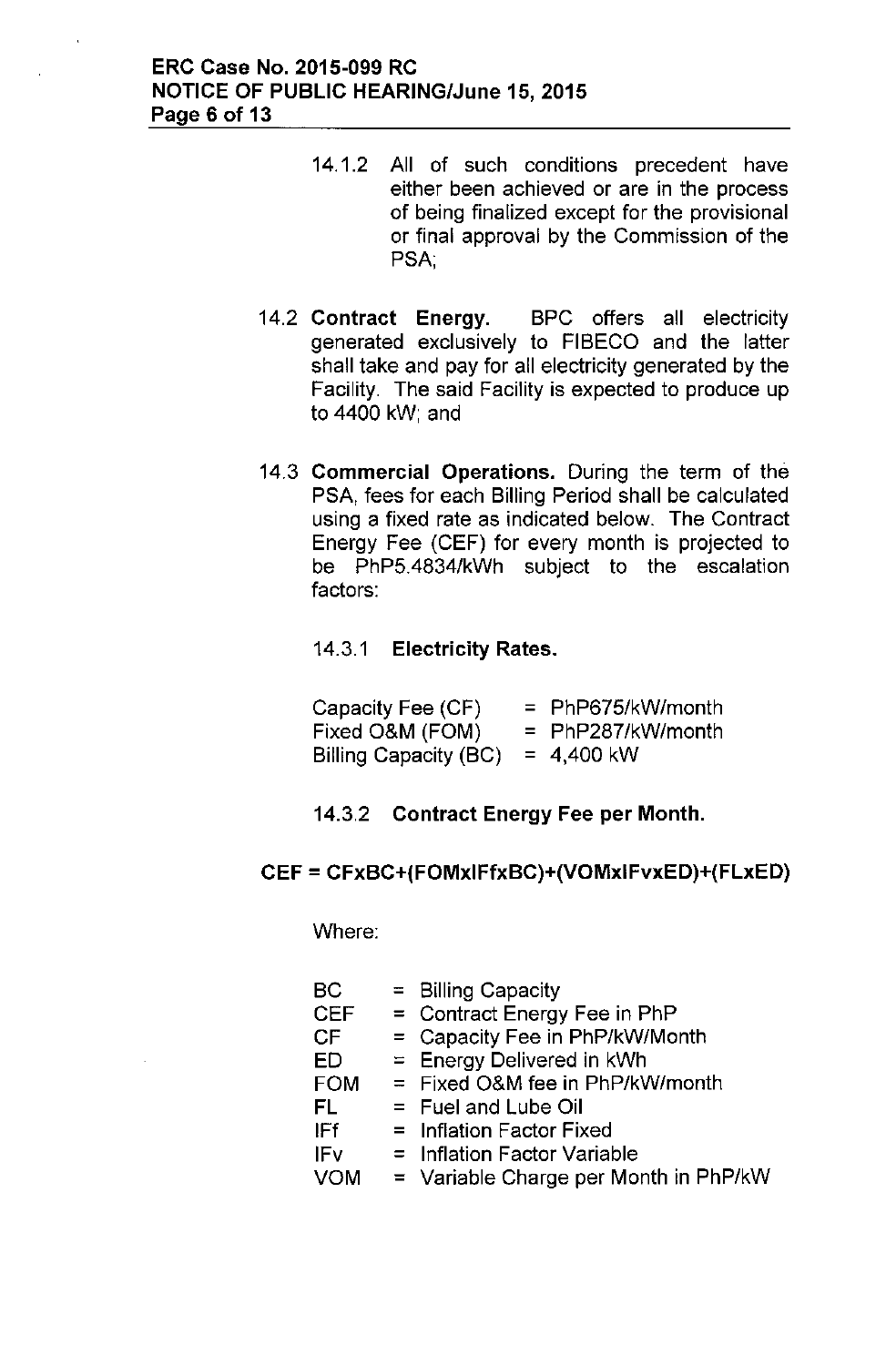### 14.3.3 **Computation of Power Purchased.**

### **GENSETINPUT**

| General Terminal Output at site conditions (kW/unit) | $\equiv$ | -2200 |
|------------------------------------------------------|----------|-------|
| Number of units installed                            | $= 2$    |       |
| Generator Total Output at site condition in kW       | $=$ $-$  | 4400. |
| SLOC, Plant HFP (1/kWh)                              | $= 0.25$ |       |

## **PLANT OPERATION OUTPUT**

| Capacity Factor                     |          | 90%                 |
|-------------------------------------|----------|---------------------|
| Hours/Day                           |          | 8                   |
| Days/year                           | =        | 350                 |
| <b>Total</b>                        | 罒        | 2800 hours          |
| <b>Average Demand</b>               | =        | 4400 kW             |
| <b>Energy Consumption per Year</b>  | $=$      | 12,320,000 kWh/year |
| <b>Energy Consumption per Month</b> | $\equiv$ | 1,026,666.67        |

# **CONTRACT ENERGY FEES**

# **CEF = CFxBC+(FOMxIFfxBC)+(VOMxIFvxED)+(FLxED)**

| Capacity Fee (CF)               | PhP675/kW/month |                                                       |
|---------------------------------|-----------------|-------------------------------------------------------|
| Billing Capacity (BC)           | ⋍<br>$=$<br>$=$ | 4,400 kW<br>PhP2.971.277/month<br>PhP2.894/kWh        |
| Fixed O&M (FOM)                 | =<br>⋍          | PhP287/kW/month<br>PhP1,262,500/month<br>PhP1.230/kWh |
| Inflation Factor Fixed (IFf)    | $=$             | 1                                                     |
| Variable O&M (VOM)              | ᆖ               | PhP1.3596 /kWh                                        |
| Inflation Factor Variable (IFv) |                 |                                                       |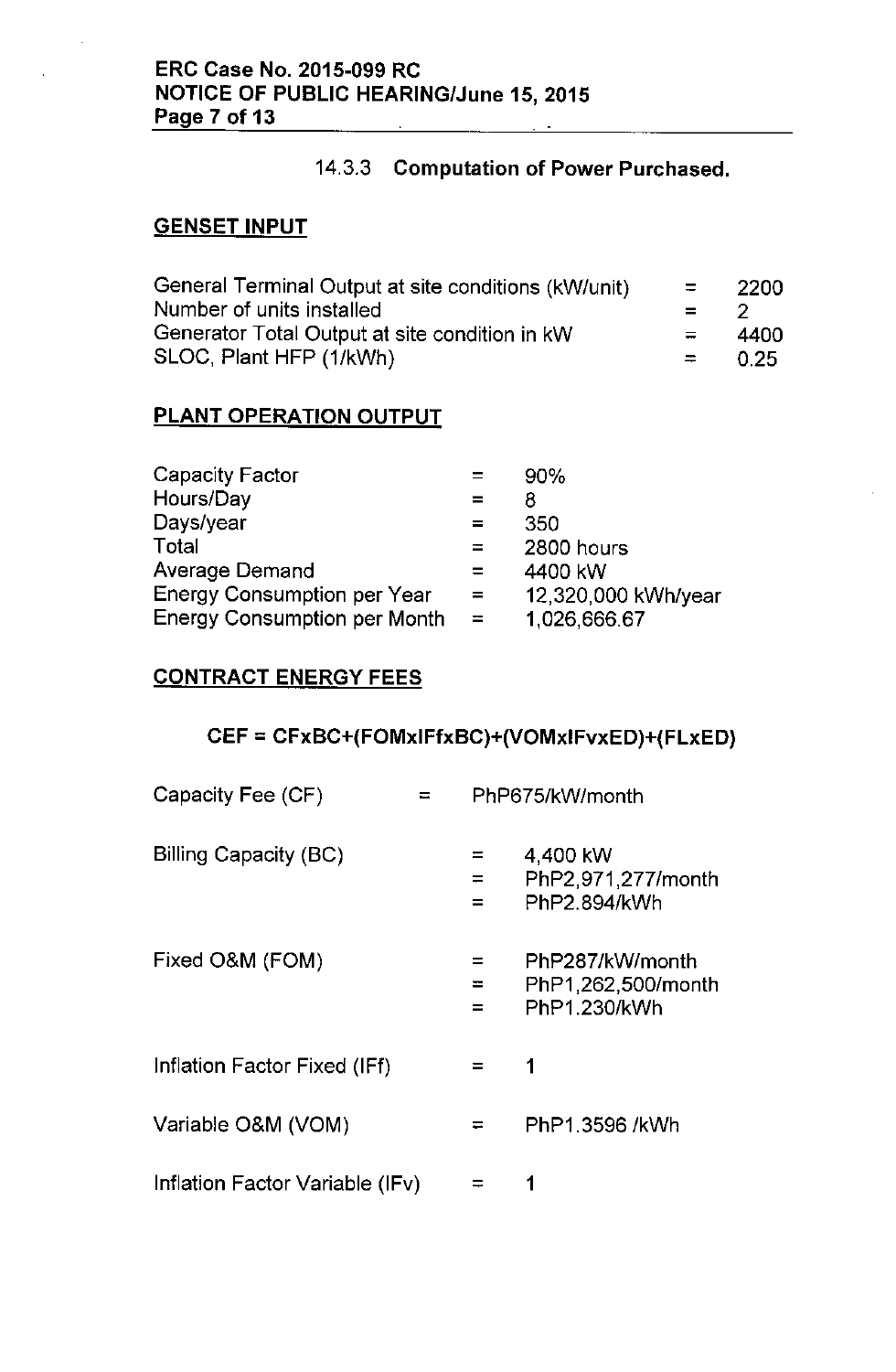### ERC Case No. 2015-099 RC NOTICE OF PUBLIC HEARING/June 15, 2015 Page 8 of 13

| <b>Energy Delivered</b>                | $=$ $-$<br>$=$ | 1,026,667 kWh<br>PhP1,395,833/month<br>PhP1.360/kWh |
|----------------------------------------|----------------|-----------------------------------------------------|
| Total Contract Energy Fee <sup>1</sup> | $=$            | PhP5,629,610/month<br>PhP5.4834/kWh                 |

15. Rate Implication. An analysis was conducted to determine the impact of the implementation of the PSA on FIBECO's generation costs when the Facility commences commercial operation in 2015 vis-a-vis FIBECO procuring power from other sources. A detailed discussion of the rate impact analysis and its Forecasted Power Supply are, likewise, attached to the application, and a summary of which is illustrated in the following table:

 $\mathbf{I}$ 

| <b>Particulars</b> | <b>Without BPC</b> | <b>With BPC</b> | Difference |
|--------------------|--------------------|-----------------|------------|
| Year               | PhP/kWh            | PhP/kWh         | PhP/kWh    |
| 2014               | 3.5396             |                 |            |
| 2015               | 6.6259             | 6.3033          | 0.3227     |
| 2016               | 6.8301             | 6.5275          | 0.3026     |
| 2017               | 6.9677             | 6.6616          | 0.3060     |
| 2018               | 7.0492             | 6.7598          | 0.2894     |

The expected average increase in FIBECO's generation rate with the supply from BPC is PhPO.2730 PhP/kWh. This is based on the following assumptions:

- 15.1 The Expiration of, or reduced supply from, the PSALM CSEE by 2015;
- 15.2 Without BPC, FIBECO will source supply from the Interim Mindanao Electricity Market (IMEM) and/or available diesel power plants;
- 15.3 The average rate impact is computed based on forecasted sales for the relevant period, which takes into account the increase in demand in FIBECO's franchise area; and

**<sup>1</sup> Excluding Fuel Cost as it is a pass-on to member-consumers**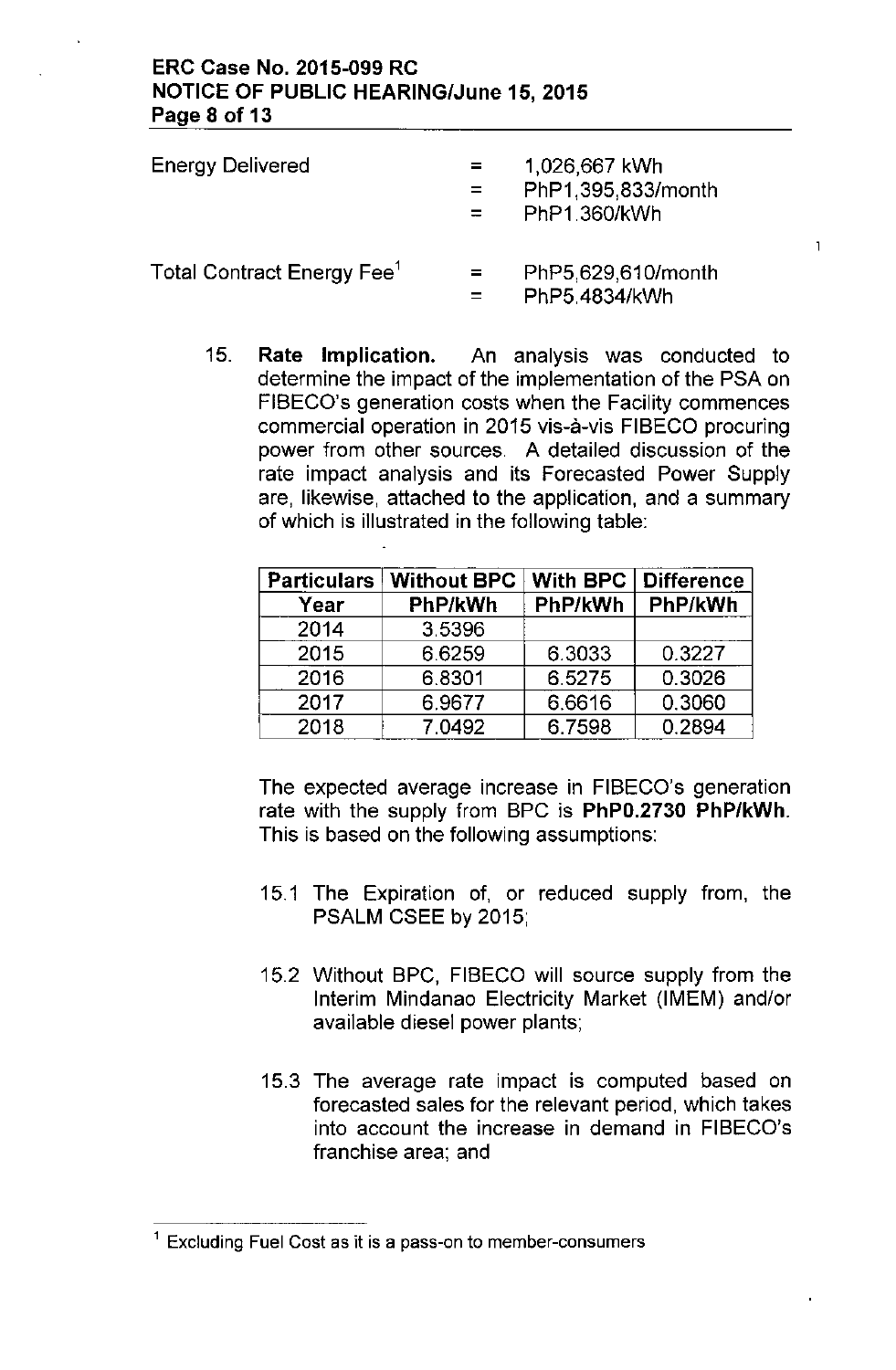- 15.4 The average rate impact is computed based on the assumption that additional power from FDC Misamis Power Corporation's coal-fired power plant will begin commercial operations in 2017;
- 16. The benefits that will redound to FIBECO's memberconsumers are immediate and tangible due to the significant decrease in rotating brownouts in the franchise area, which will improve the living conditions of residential customers and bolster the local economy as well as attract additional investments in the area;
- 17. In support of the instant application, they are providing the Commission with the following documents, in addition to the attachments specified above:

| <b>Description of Document</b>                  | <b>Annex</b> |
|-------------------------------------------------|--------------|
| BPC's Sources of Funds/Financial Plans          | K and K-1    |
| Summary of BPC's Project Cost                   |              |
| BPC's cash flow                                 | м            |
| Basis for purchased power rate                  | N and N-1    |
| Soft copy of financial model of project         |              |
| <b>BPC's Fuel Supply Agreement</b>              | P and P-1    |
| <b>Technical Description of the Plant</b>       | Ő            |
| <b>BPC Environmental Compliance Certificate</b> | R            |
| <b>Sworn Statement of Procurement Process</b>   | S            |
| DOE Certificate of Endorsement                  |              |

18. COC. Pursuant to ERC Resolution No. 9, Series of 2010, BPC shall file the necessary application for a COC no later than three (3) months prior to the commencement of commercial operations;

# Motions for Provisional Authority and Confidential Treatment of Information

19. They move for the issuance of a provisional approval of the PSA pending trial on the merits thereof, upon the following reasons: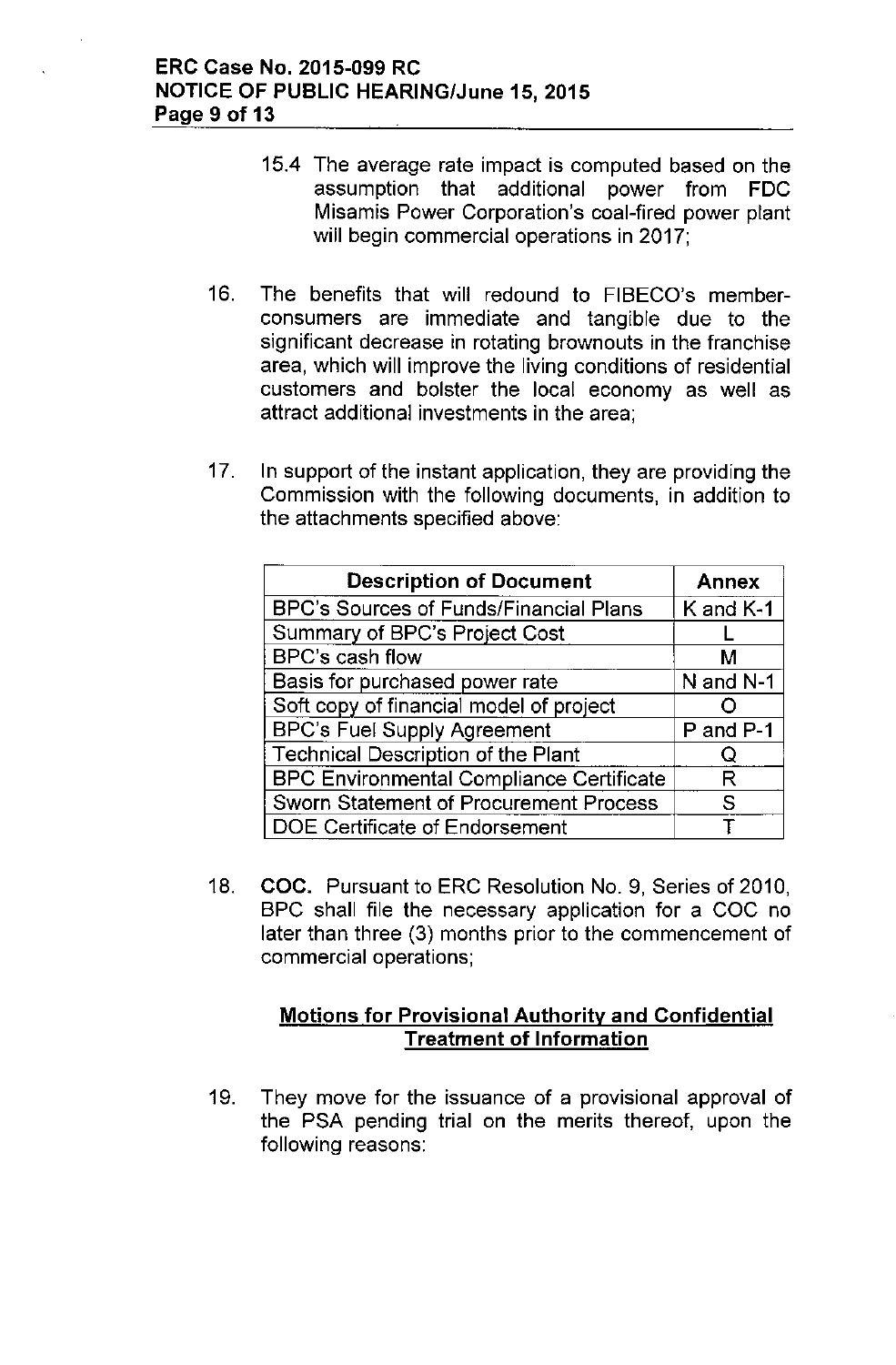### ERC Case No. 2015-099 RC NOTICE OF PUBLIC HEARING/June 15, 2015 Page 10 of 13

- 19.1 Mindanao Power Crisis. The power shortage in Mindanao has remained a critical problem for FIBECO which continues to suffer rotating brownouts. A bilateral agreement, such as the PSA, will significantly aid it in minimizing or even eliminating the rotating brownouts in its franchise area, which has had a debilitating impact upon the local economy. The said PSA is also among the measures taken by FIBECO to comply with the DOE's directives under DC2010-03-0003 and DC2012-03-0004 which call for distribution utilities to ensure that the power requirements within their franchise areas are adequately covered by supply contracts;
- 19.2 Insufficiency of PSALM's Supply. The insufficient capacity under the PSALM CSEE makes imperative an additional influx of bilateral supply to answer for the supply deficiency, lest FIBECO be compelled to resort to the unpredictable and expectedly higher prices in the IMEM or, worse, be curtailed for insufficient contracted capacity. They request the Commission to take official notice of PSALM's Electric Power Industry Reform Act (EPIRA) mandated efforts to privatize the assets of the National Power Corporation (NPC) in Mindanao, including the ongoing privatization activity for the Mt. Apo geothermal facilities, which are providing significant capacities to NPC and the privatization of which is expected to accelerate the reduction of PSALM's supply to FIBECO under the CSEE; and
- 19.3 Continuing demand Growth. As illustrated in its DDP, FIBECO is expecting a growth in the total demand of its end-users so that, coupled with insufficiency of the PSALM capacity, there is a wide supply gap that urgently needs to be filled. Without its PSA with BPC, FIBECO will be incapable of satisfying the electricity requirements of its memberconsumers who must be forced to suffer brownouts resulting from its curtailment;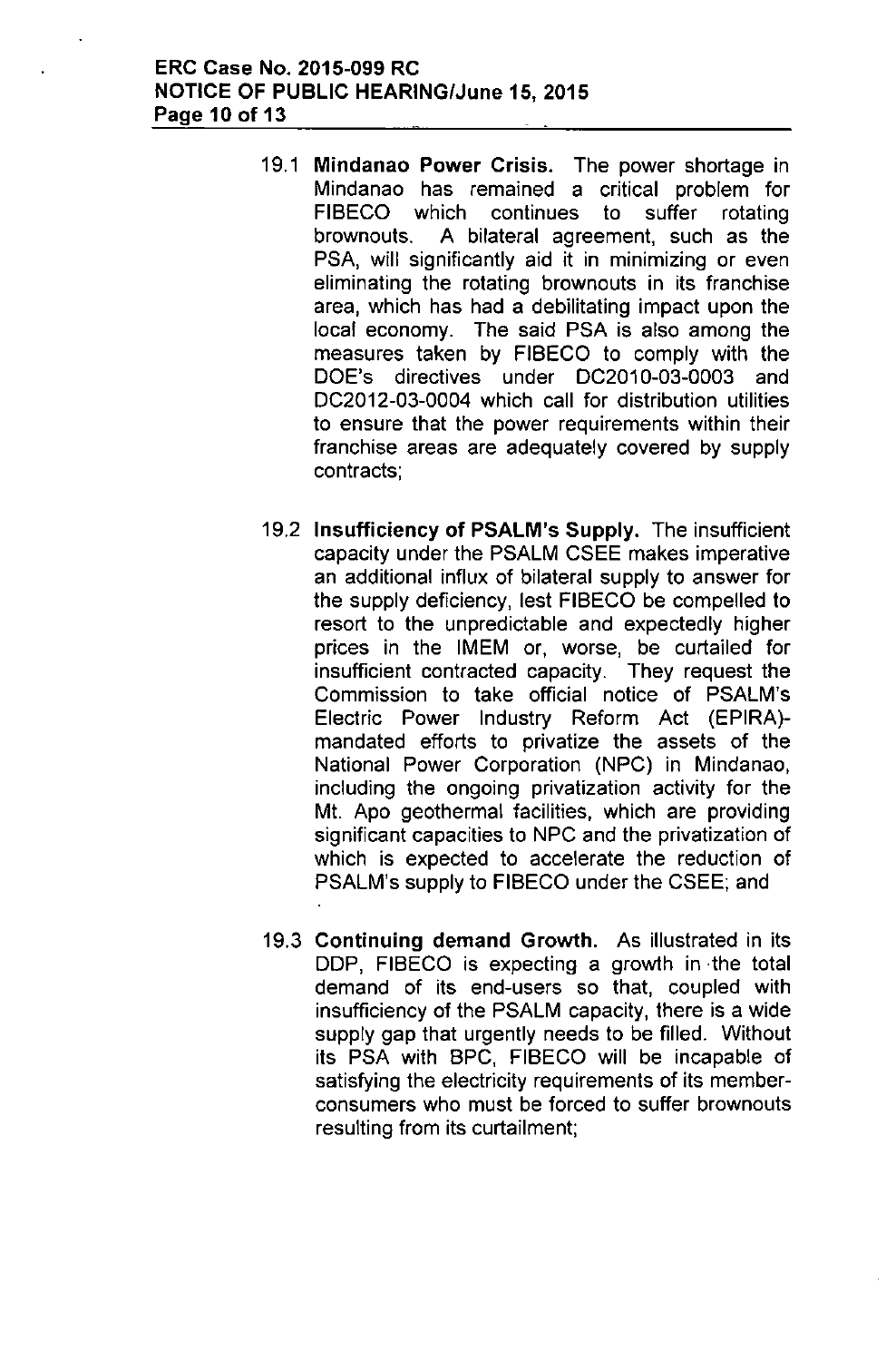### ERC Case No. 2015-099 RC NOTICE OF PUBLIC HEARING/June 15, 2015 Page 11 of 13

- 20. In view of the foregoing, they request the Commission for the provisional approval of the PSA so that the obligation of BPC to supply energy therein may commence, which will enable the said PSA to achieve Commercial Operation Date by 2015 when FIBECO's supply gap becomes critical. This will minimize and possibly avoid the power interruptions which have caused irreversible losses upon the economic productivity within FIBECO's franchise area. An affidavit in support of the prayer for the issuance of provisional authority is attached to the application;
- 21. Furthermore, considering that under Article 8 of the PSA, each party undertook to keep in strict confidence and not disclose to any third party the terms or conditions of the said PSA and all confidential Information of the other party, they have agreed which information, in particular, they deem sensitive considering that these documents contain certain non-public information, data and calculations involving business operations and financial trade secrets reflecting BPC's investment and business strategy;
- 22. Thus, for the foregoing reasons, pursuant to Rule 4 of the ERC Rules, which provides that the Commission may, upon request of a party and determination of the existence of conditions that warrant such remedy, treat certain information submitted to it as confidential, they **move that Annexes uK", uK\_i," "L", "M", "N," uN\_i,"** "0," "P" and "P-1" not be disclosed and be treated as confidential documents;
- 23. They submit one (1) copy of Annexes "K", "K-1," "L", **"M"**" **uN" "N-1"**, **"0"**, **"P" and uP\_i" in a sealed** envelope, with the envelope and each page of the documents stamped with the word *"Confidentiaf';* and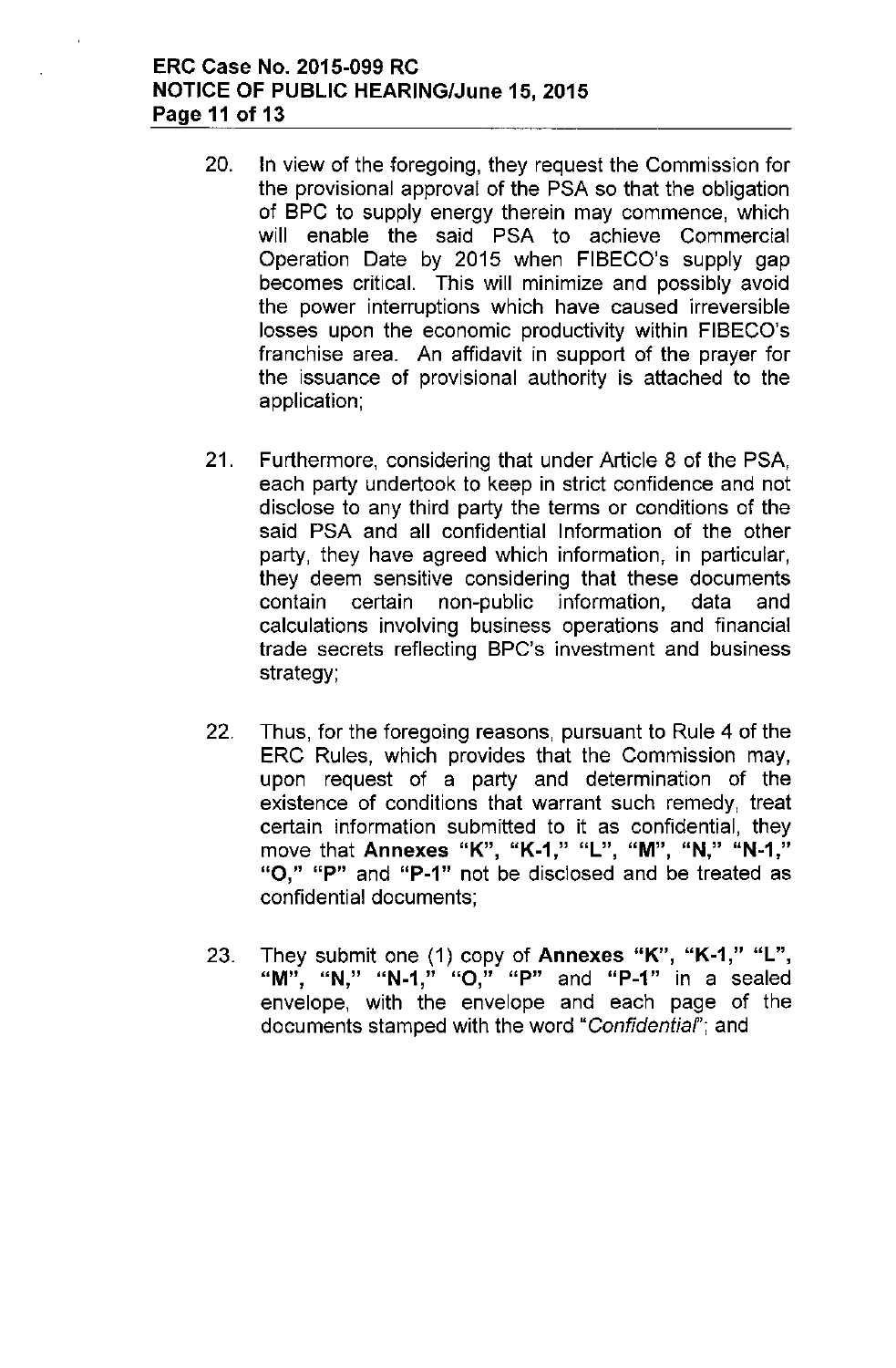### Prayer

- 24. Thus, they pray, that the Commission:
	- 24.1 Issue an Order treating Annexes "K", "K-1," "L", **I'M"** , **uN**I **II "N-1** , **II "0** , **II "P" and "P-1" and the** information contained therein as confidential and directing their non-disclosure pursuant to Rule 4 of the ERC Rules of Practice and Procedure as weli as prescribing guidelines for the protection thereof;
	- 24.2 Pending trial on the merits, provisionally approve the PSA; and
	- 24.3 After trial on the merits, approve, with finality, the said.

The Commission has set the application for jurisdictional hearing, expository presentation, pre-trial conference and evidentiary hearing on July 24, 2015 (Friday) at nine o'clock in the morning (9:00 A.M.) at FIBECO's Main Office, Anahawon, Maramag, Bukidnon.

All persons who have an interest in the subject matter of the proceeding may become a party by filing, at least five (5) days prior to the initial hearing and subject to the requirements in the ERC's Rules of Practice and Procedure, a verified petition with the Commission giving the docket number and title of the proceeding and stating: (1) the petitioner's name and address; (2) the nature of petitioner's interest in the subject matter of the proceeding, and the way and manner in which such interest is affected by the issues involved in the proceeding; and (3) a statement of the relief desired.

All other persons who may want their views known to the Commission with respect to the subject matter of the proceeding may file their opposition to the application or comment thereon at any stage of the proceeding before the applicants conclude the presentation of their evidence. No particular form of opposition or comment is required, but the document, letter or writing should contain the name and address of such person and a concise statement of the opposition or comment and the grounds relied upon.